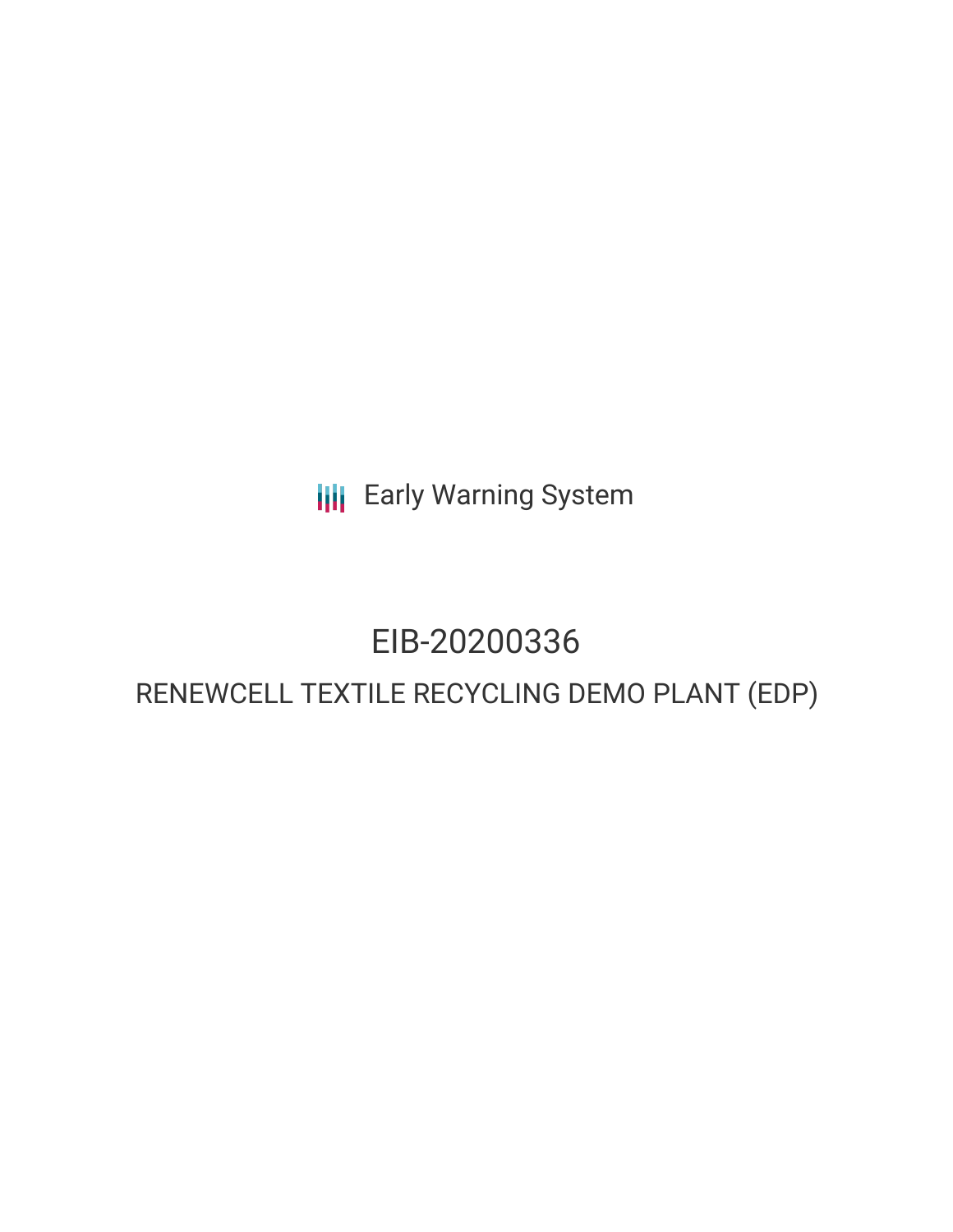# **Quick Facts**

| <b>Countries</b>               | Germany, Sweden                |
|--------------------------------|--------------------------------|
| <b>Financial Institutions</b>  | European Investment Bank (EIB) |
| <b>Status</b>                  | Proposed                       |
| <b>Bank Risk Rating</b>        | U                              |
| <b>Borrower</b>                | RENEWCELL AB                   |
| <b>Sectors</b>                 | Industry and Trade             |
| <b>Investment Type(s)</b>      | Loan                           |
| <b>Investment Amount (USD)</b> | \$25.96 million                |
| <b>Loan Amount (USD)</b>       | \$25.96 million                |
| <b>Project Cost (USD)</b>      | \$112.88 million               |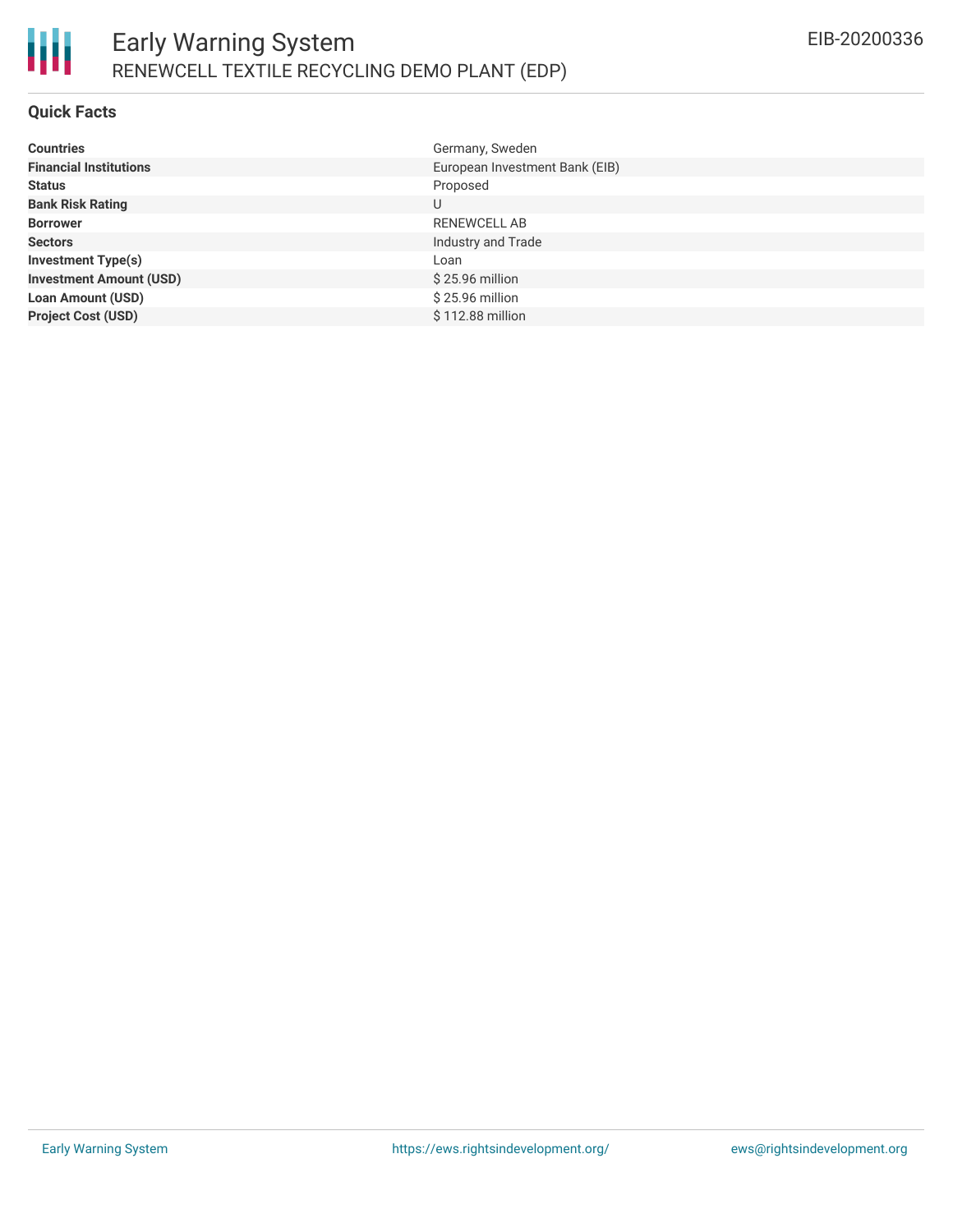

# **Project Description**

The project will be financing of a first full-scale commercial plant turning recycled textiles into high-quality biodegradable pulp from which new clothes can be produced. The project concerns the design, construction and operation of an innovative fullscale cotton and viscose fibres recycling plant with a capacity of 60 000 tonnes per year.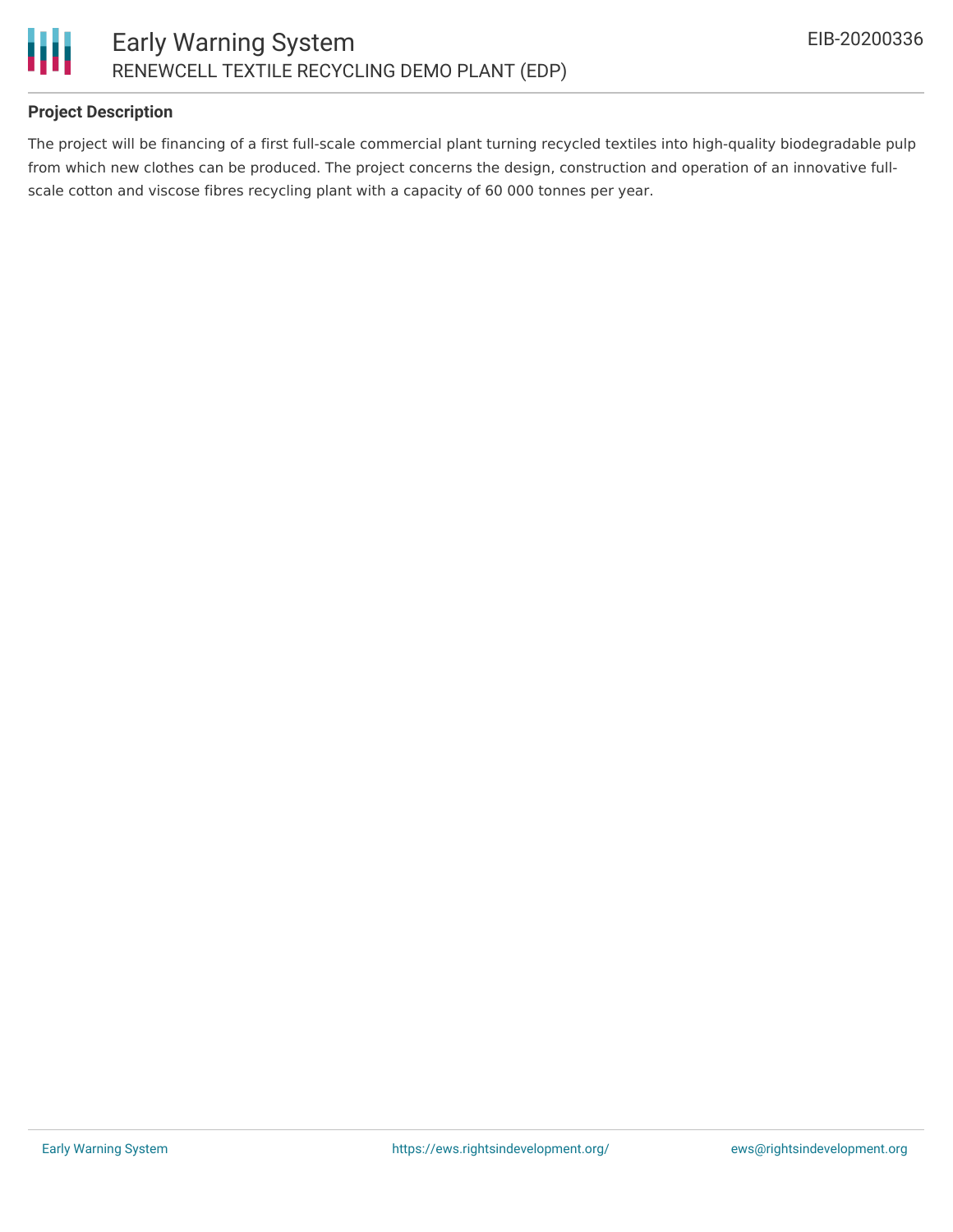# 圃 Early Warning System RENEWCELL TEXTILE RECYCLING DEMO PLANT (EDP)

## **Investment Description**

European Investment Bank (EIB)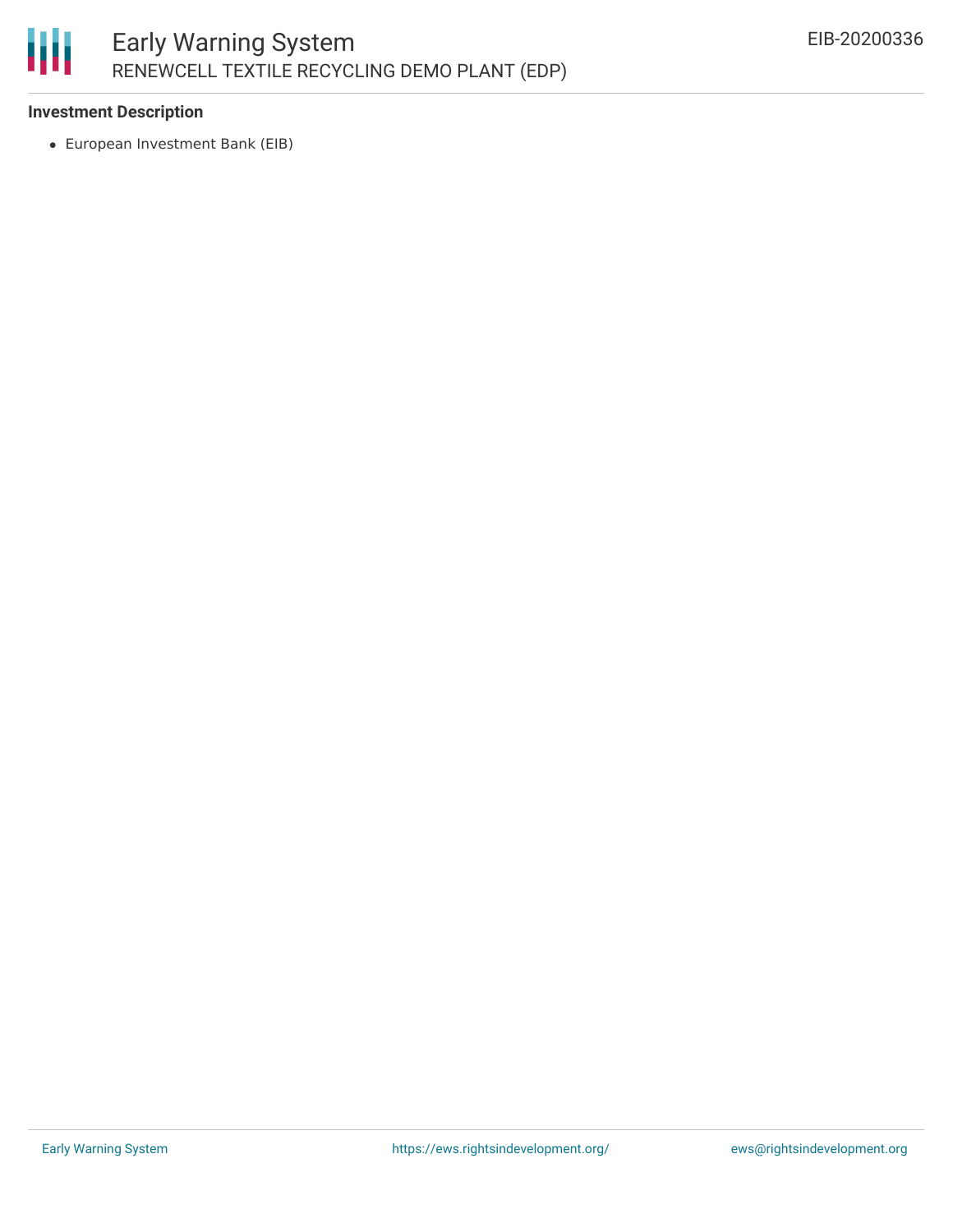# 冊

# Early Warning System RENEWCELL TEXTILE RECYCLING DEMO PLANT (EDP)

| <b>Private Actor 1</b>   | <b>Private Actor</b><br>Role | <b>Private Actor</b><br>1 Sector | <b>Relation</b> | <b>Private Actor 2</b> | <b>Private Actor</b><br>2 Role | <b>Private Actor</b><br>2 Sector |
|--------------------------|------------------------------|----------------------------------|-----------------|------------------------|--------------------------------|----------------------------------|
| $\overline{\phantom{0}}$ |                              |                                  | $\,$            | Re:NewCell AB          | Client                         | $\overline{\phantom{0}}$         |